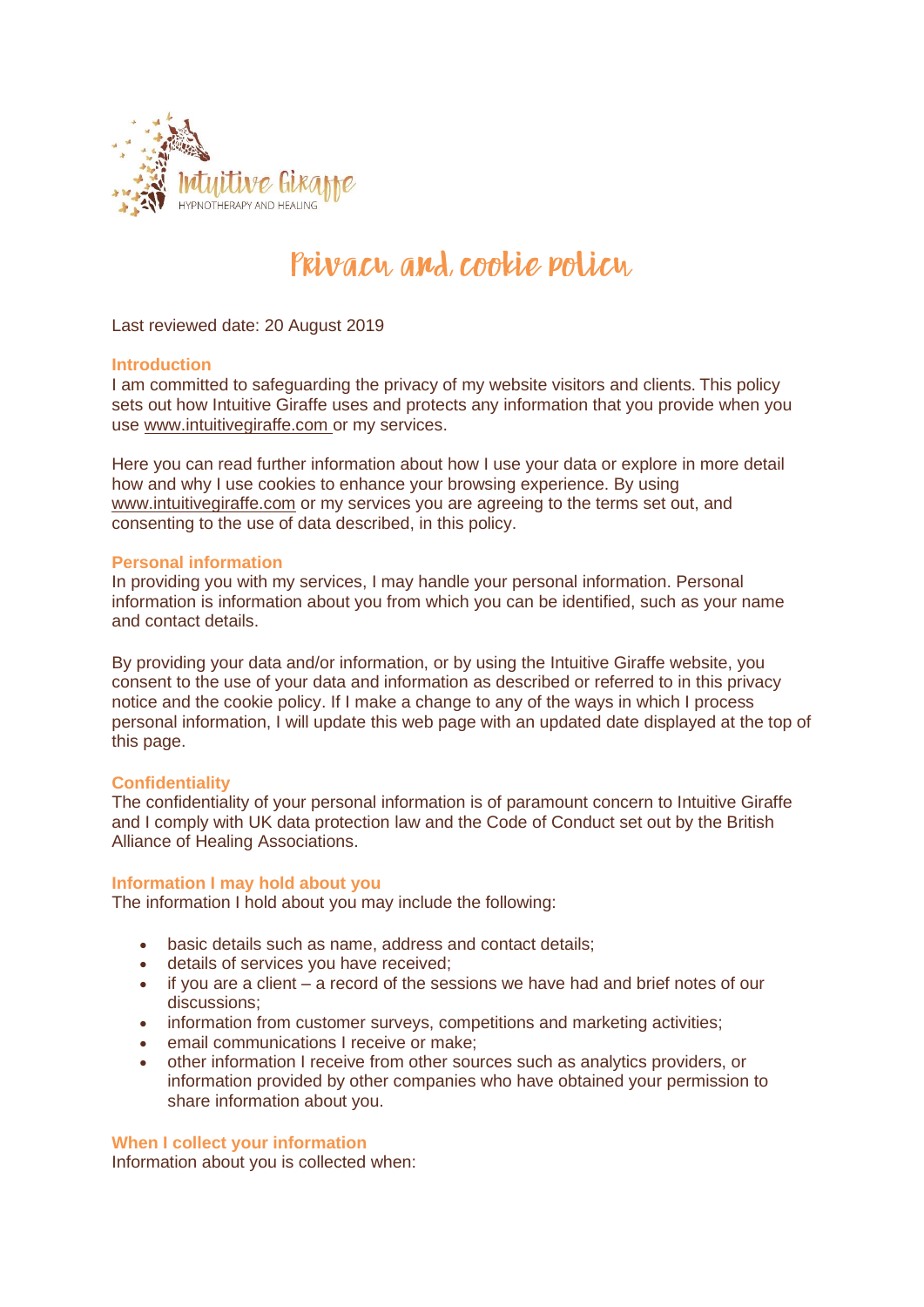- you enquire about my services;
- you attend a face-to-face energy healing or hypnotherapy session or enter into a distance healing or Skype hypnotherapy session;
- you submit a query to me, for example by email, telephone, social media or the Intuitive Giraffe website;
- you participate in any marketing activity;
- you leave me your contact details at a promotional event;
- you subscribe to email notifications and/or newsletters;
- you use my online booking service.

I may also collect personal information about you from other people when:

• you are named on a delegate list for an event at which you and Intuitive Giraffe attended.

# **Storing your data**

If you are a client of Intuitive Giraffe your personal records and notes about our sessions are stored in a locked file and only accessible by me. If you have shared your email address with me, your name and email address will be stored on a marketing email platform called Mailchimp. Mailchimp's servers are based in the USA so your name and email address will be held outside of the EEA.

# **Sharing information**

I do not share your personal information with anyone outside of Intuitive Giraffe to use for their own purposes, except:

- when I have your permission;
- when I am permitted or obliged to do so by law;
- to protect the rights, property, or safety of Intuitive Giraffe, my clients or others;
- in order to detect, prevent and help with the prosecution of crime;
- if there are other exceptional circumstances, and I am unable or it is not appropriate to seek your permission.

#### **Third party websites**

My website includes hyperlinks to, and details of, third party websites. I have no control over, and am not responsible for, the privacy policies and practices of third parties.

#### **Using your information**

I use your personal information to provide you with my services, and to improve and extend my services. This may include:

- responding to your queries;
- internal record keeping and administration;
- responding to requests where I have a legal or regulatory obligation to do so;
- assessing the type and quality of service you have received and any concerns or complaints you raise, so that these can be properly investigated;
- using your contact information to send you service related information;
- using your contact information to send promotional material about new services. special offers or other information I think you may find interesting (see 'Keeping you informed' below for more information);
- using your contact information to give you an opportunity to complete a customer satisfaction survey;
- using your contact information to conduct and analyse market research;
- sending invoices and payment reminders to you, and collecting payments from you;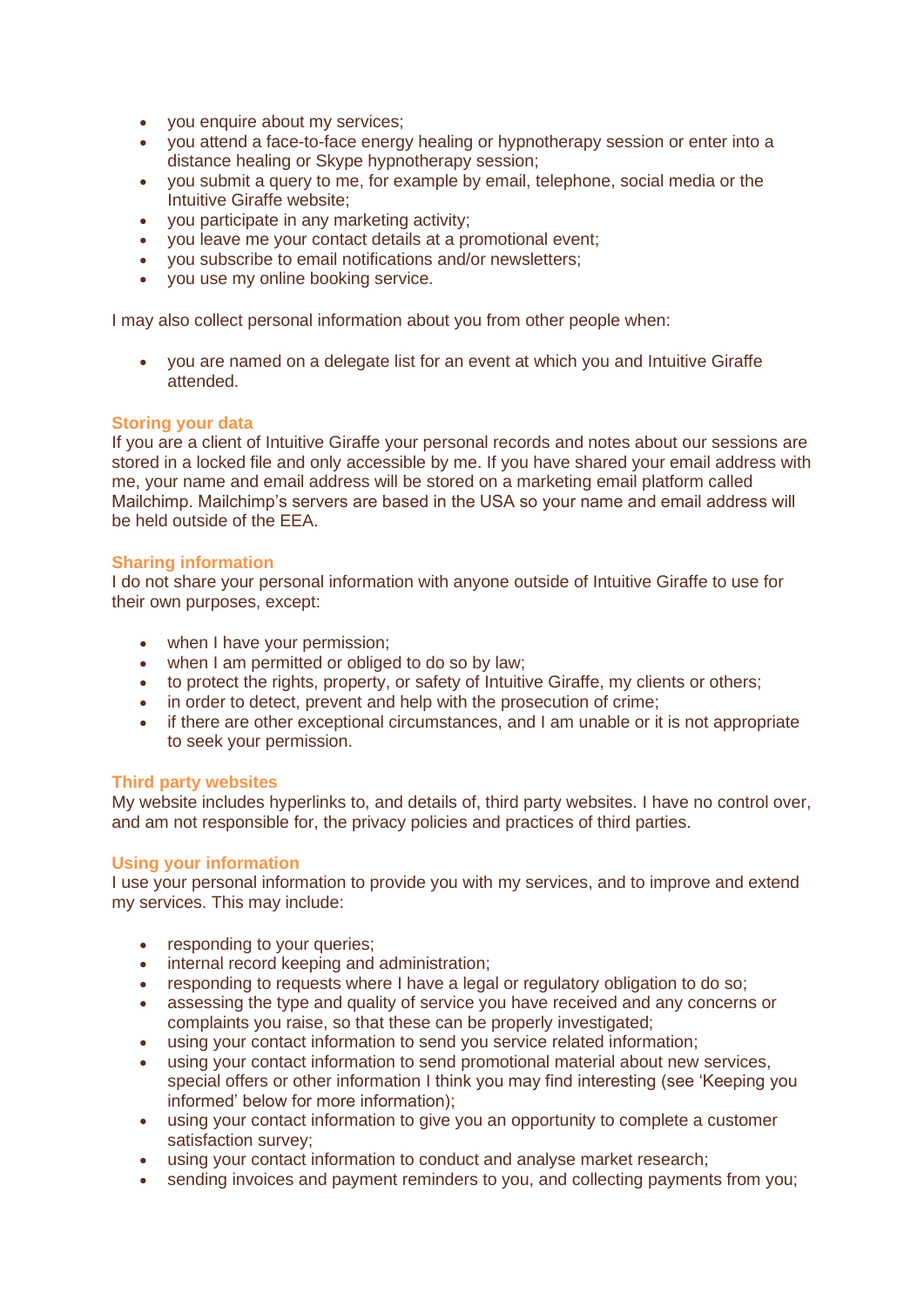- sending you any emails or downloads you have requested;
- sending you my email newsletter if you have requested it.

# **Keeping information**

I will only keep your personal information for as long as is necessary and in accordance with UK law.

# **Keeping you informed**

I would like to keep you informed of my services that I consider may be of interest to you via email. When I collect your information, I will ask you if you would like me to keep you updated in this way and will give you the option to opt-out.

If you do not wish to receive marketing information about my services, or at any time you change your mind about receiving these messages, please contact Intuitive Giraffe via the contact methods shown below.

#### **Your rights and how to exercise them**

As a data subject, you have a number of rights. You can:

- access and obtain a copy of your data on request;
- require me to change incorrect or incomplete data;
- require me to delete or stop processing your data, for example where the data is no longer necessary for the purposes of processing;
- object to the processing of your data where I am relying on my legitimate interests as the legal ground for processing.

#### **Accessing information**

If you have any data protection queries, or wish to exercise any of your rights, please contact Intuitive Giraffe:

#### **Email: lindsay@intuitivegiraffe.com**

# **Write: Intuitive Giraffe, c/o Newbury Wellbeing Centre, 6 Pound Street, Newbury, Berkshire RG14 6AA**

You should also contact Intuitive Giraffe to request a copy of the personal information I hold about you and to ask me to correct or remove (where justified) any inaccurate information. I may ask you to provide additional documentation to confirm your identity or, if you are seeking to access personal information of another individual, proof of their consent or your legal right to receive their personal information. If you are seeking personal information on behalf of another individual I may charge for this.

#### **Updating this privacy notice**

I review and update this notice regularly. The latest copy of this notice can be found on this web page.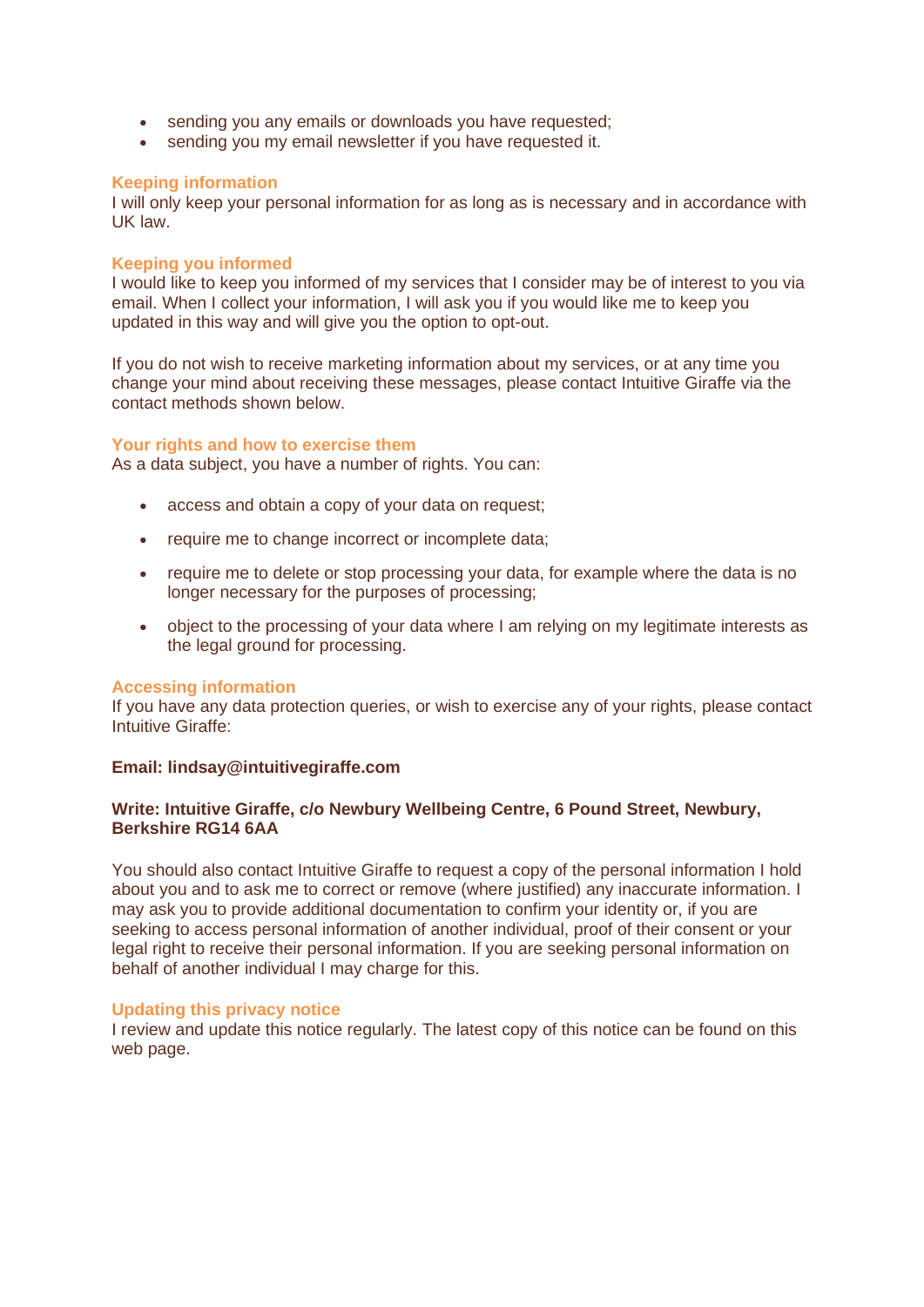# Cookies

#### **What is a cookie?**

A cookie, also known as a browser cookie, is a text file containing small amounts of information which a server may download to your computer hard drive, tablet or mobile device when you visit a website or use an app.

Cookies do not typically contain any information that personally identifies a user, but personal information that I store about you may be linked to the information stored in and obtained from cookies.

Cookies may be either 'persistent' cookies or 'session' cookies. A persistent cookie will be stored on the web browser and will remain valid until its set expiry date, unless detected by the user before the expiry date. A session cookie, on the other hand, will expire at the end of the user session, when the web browser is closed.

#### **First party and third party cookies**

Cookies can be set and controlled by the operator of the website which the user is browsing (known as a 'first party cookie') or a third party such as Facebook, for example to display advertisements and social sharing features, (known as a 'third party cookie').

#### **Cookies used by Intuitive Giraffe**

Intuitive Giraffe uses cookies for Google Analytics. Google Analytics is a web analytics tool that helps website owners understand how visitors engage with their website. Google Analytics customers can view a variety of reports about how visitors interact with their website so that they can improve it.

Like many services, Google Analytics uses first-party cookies to track visitor interactions as in my case, where they are used to collect information about how visitors use my site. I then use the information to compile reports and to help me improve the website.

Cookies contain information that is transferred to your computer's hard drive. These cookies are used to store information, such as the time that the current visit occurred, whether the visitor has been to the site before and what site referred the visitor to the web page.

Google Analytics collects information anonymously. It reports website trends without identifying individual visitors.

Intuitive Giraffe also has the Facebook pixel installed on its website. Facebook may use cookies, web beacons, and other storage technologies to collect or receive information from the Intuitive Giraffe website to provide measurement and target adverts.

#### **How can you control the use of cookies?**

You can opt out of Google Analytics without affecting how you visit the Intuitive Giraffe website – for more information on opting out of being tracked by Google Analytics across all websites you use, visit this [Google page.](http://tools.google.com/dlpage/gaoptout)

#### **Sharing of data from cookies**

I may disclose data collected from third party cookies, such as visitor trends, to third parties, in an anonymous form, for research and statistical purposes, and to help me optimise my website.